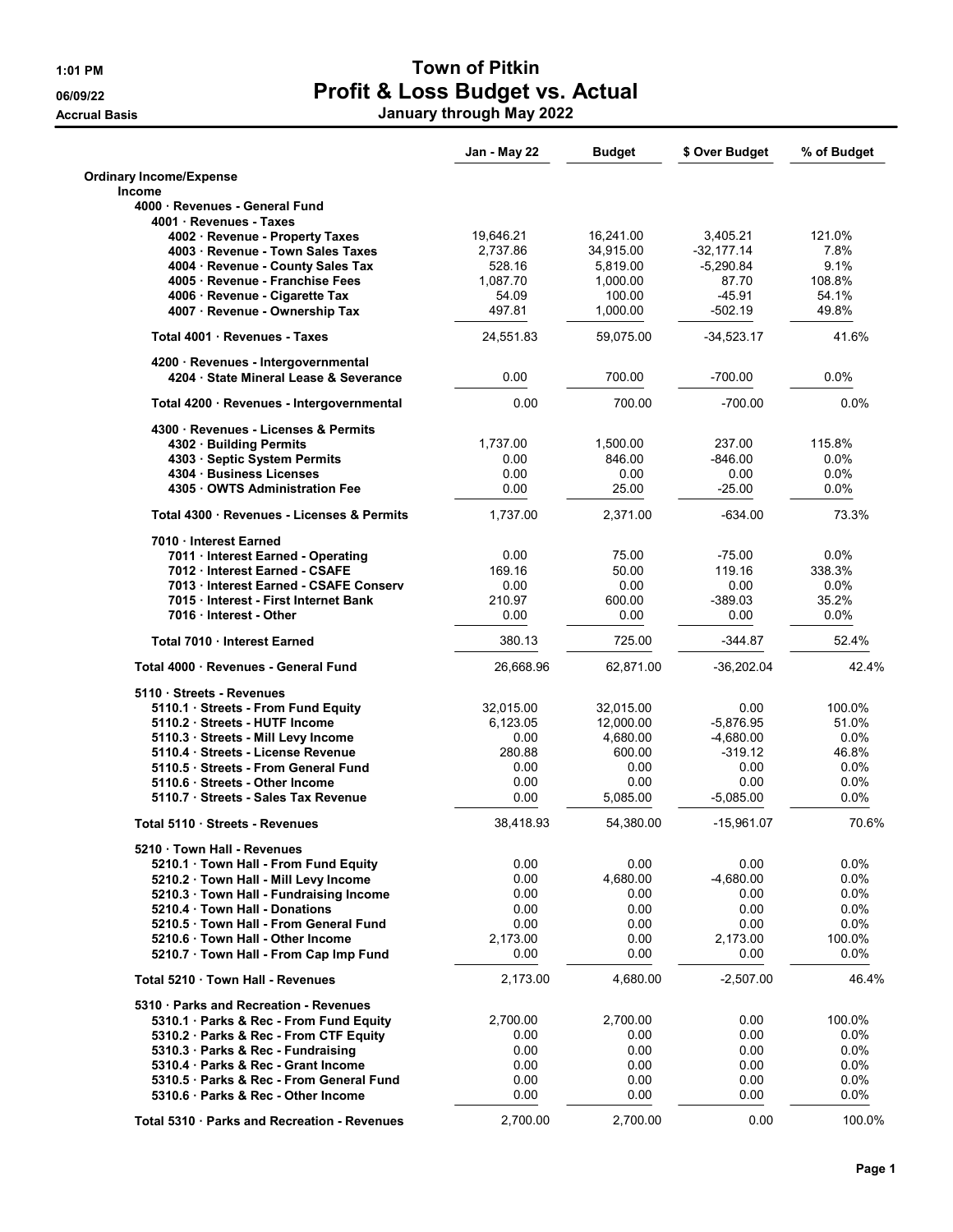## 1:01 PM Town of Pitkin 06/09/22 **Profit & Loss Budget vs. Actual** Accrual Basis January through May 2022

|                                              | Jan - May 22 | <b>Budget</b> | \$ Over Budget | % of Budget |
|----------------------------------------------|--------------|---------------|----------------|-------------|
| 5410 Cemetery - Revenue                      |              |               |                |             |
| 5410.1 · Cemetery - From Fund Equity         | 4,000.00     | 2,000.00      | 2,000.00       | 200.0%      |
| 5410.2 Cemetery - Plot Sales                 | 0.00         | 1,200.00      | $-1,200.00$    | $0.0\%$     |
| 5410.3 Cemetery - plaque sales               | 0.00         | 800.00        | $-800.00$      | 0.0%        |
| 5410.6 · Cemetery - Other Income             | 0.00         | 0.00          | 0.00           | 0.0%        |
| Total 5410 Cemetery - Revenue                | 4,000.00     | 4,000.00      | 0.00           | 100.0%      |
| 5610 Capital Improvements - Revenues         |              |               |                |             |
| 5610.1 Cap Improv - From Fund Equity         | 500.00       | 0.00          | 500.00         | 100.0%      |
| 5610.2 · Cap Impro - From General Fund       | 0.00         | 500.00        | $-500.00$      | 0.0%        |
| 5610.6 · Cap Improvement - Other Income      | 0.00         | 0.00          | 0.00           | $0.0\%$     |
| Total 5610 · Capital Improvements - Revenues | 500.00       | 500.00        | 0.00           | 100.0%      |
| <b>Total Income</b>                          | 74,460.89    | 129,131.00    | $-54,670.11$   | 57.7%       |
| Gross Profit                                 | 74,460.89    | 129,131.00    | $-54,670.11$   | 57.7%       |
| <b>Expense</b>                               |              |               |                |             |
| 5000 · Expenses - General Fund               |              |               |                |             |
| 5010 · Pitkin Volunteer Fire Dep Donat       | 0.00         | 8,250.00      | $-8,250.00$    | $0.0\%$     |
| 5020 · Building Inspector Fee                | 0.00         | 750.00        | $-750.00$      | 0.0%        |
| 5030 · Service Provided - Sanitarian         | 0.00         | 0.00          | 0.00           | 0.0%        |
| 5040 · Service Provided - Mayor              | 1,200.00     | 3,600.00      | $-2.400.00$    | 33.3%       |
| 5050 · Service Provided - Town Trustee       | 75.00        | 1,200.00      | $-1,125.00$    | 6.3%        |
| 5060 · Service Provided - Legal              | 3,082.38     | 10,000.00     | $-6,917.62$    | 30.8%       |
| 5070 · Pitkin Historical & Community         | 550.00       | 1,000.00      | $-450.00$      | 55.0%       |
| Total 5000 · Expenses - General Fund         | 4,907.38     | 24,800.00     | $-19,892.62$   | 19.8%       |
| 5160 · Streets - Expenses                    |              |               |                |             |
| 5160.1 · Streets - Maintenance Expenses      | 950.00       | 20,000.00     | $-19,050.00$   | 4.8%        |
| 5160.2 · Streets - Snow plowing Expense      | 6,675.00     | 30,000.00     | $-23,325.00$   | 22.3%       |
| 5160.3 · Streets - Ditches Expenses          | 0.00         | 3,500.00      | $-3,500.00$    | 0.0%        |
| 5160.4 · Streets - Improve and Open          | 0.00         | 0.00          | 0.00           | 0.0%        |
| 5160.6 · Streets - Other Expenses            | 0.00         | 0.00          | 0.00           | 0.0%        |
| Total 5160 · Streets - Expenses              | 7,625.00     | 53,500.00     | -45,875.00     | 14.3%       |
| 5260 Town Hall - Expenses                    |              |               |                |             |
| 5260.1 Town Hall - Repairs/Maintenance       | 2,173.00     | 4,000.00      | $-1,827.00$    | 54.3%       |
| 5260.2 · Town Hall - Utilities               | 0.00         | 600.00        | $-600.00$      | 0.0%        |
| 5260.3 · Town Hall - Fundraising Exp         | 0.00         | 0.00          | 0.00           | 0.0%        |
| 5260.4 · Town Hall -Capital Improvements     | 0.00         | 0.00          | 0.00           | 0.0%        |
| Total 5260 · Town Hall - Expenses            | 2,173.00     | 4.600.00      | $-2,427.00$    | 47.2%       |
| 5360 · Parks & Recreation - Expenses         |              |               |                |             |
| 5360.1 Parks & Rec - Maintenance             | 0.00         | 200.00        | $-200.00$      | $0.0\%$     |
| 5360.2 · Parks & Rec - New Equipment         | 0.00         | 2,500.00      | $-2,500.00$    | 0.0%        |
| 5360.3 · Parks & Rec - Fundraiser Exp        | 0.00         | 0.00          | 0.00           | 0.0%        |
| 5360.6 · Parks & Rec - Other Expenses        | 0.00         | 0.00          | 0.00           | 0.0%        |
| Total 5360 · Parks & Recreation - Expenses   | 0.00         | 2,700.00      | $-2,700.00$    | 0.0%        |
| 5460 Cemetery - Expenses                     |              |               |                |             |
| 5460.1 Cemetery - Maintenance                | 0.00         | 2,000.00      | $-2,000.00$    | $0.0\%$     |
| 5460.2 Cemetery - Capital Improvements       | 0.00         | 1,000.00      | $-1,000.00$    | 0.0%        |
| 5460.6 Cemetery - Other Expenses             | 0.00         | 1,000.00      | $-1,000.00$    | 0.0%        |
| Total 5460 · Cemetery - Expenses             | 0.00         | 4,000.00      | $-4,000.00$    | $0.0\%$     |
| 5660 Capital Improvements - Expenses         |              |               |                |             |
| 5660.1 · Capital Improvements Expenses       | 0.00         | 500.00        | $-500.00$      | 0.0%        |
| Total 5660 · Capital Improvements - Expenses | 0.00         | 500.00        | $-500.00$      | $0.0\%$     |